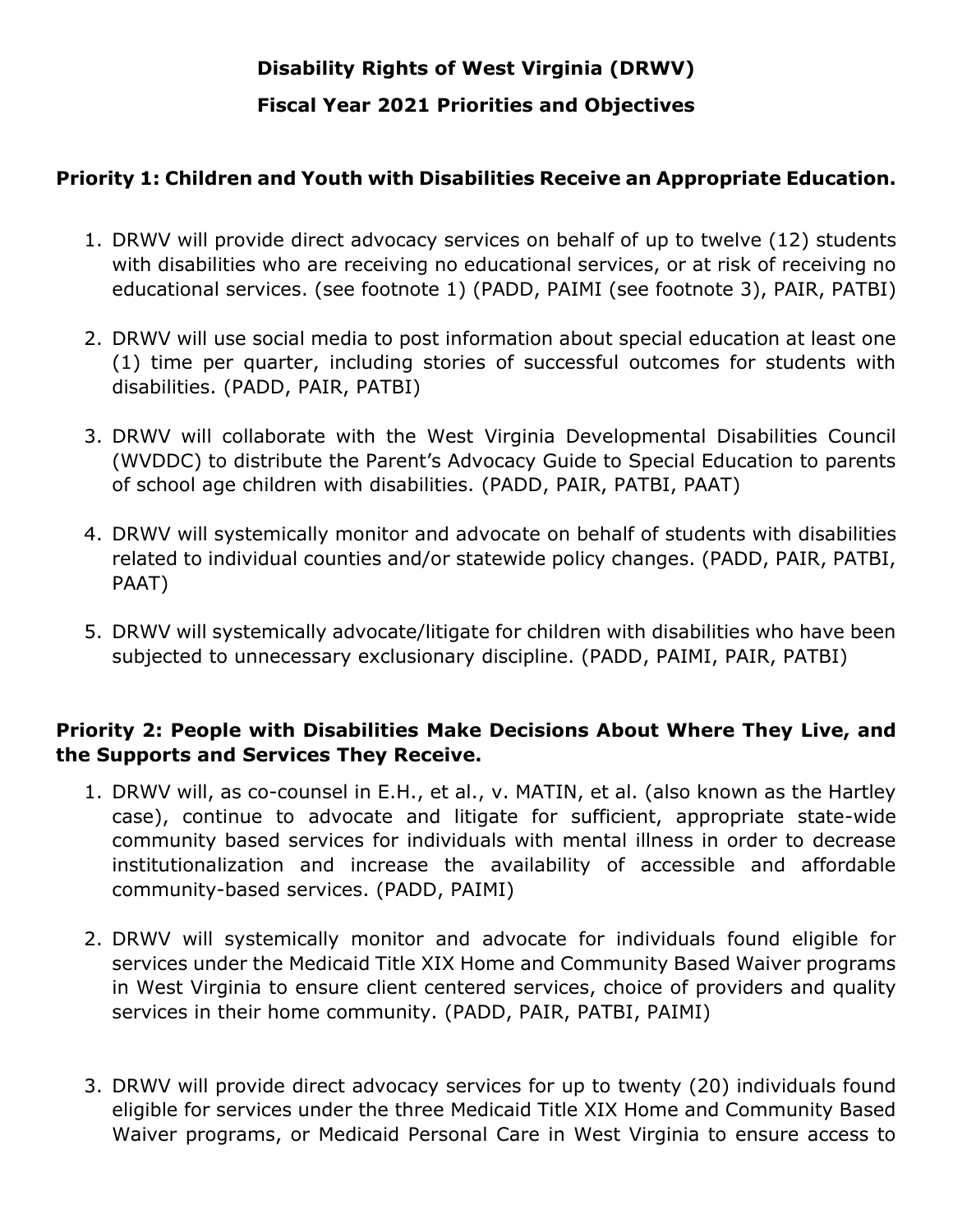client centered services, choice of providers and quality services in their home community. (PADD, PAIR, PATBI, PAIMI)

- 4. DRWV will systemically monitor and advocate for children to receive mental health services in the community. (PAIMI)
- 5. DRWV will advocate/litigate for the civil rights of children with disabilities who have been abused and neglected while they were dependent on the WV child welfare system. (PADD, PAIMI)
- 6. DRWV will advocate/litigate for the civil rights of individuals with disabilities who have been found not guilty by reason of mental illness. (PAIMI)

### **Priority 3: People with Disabilities are Free from Abuse, Neglect, Exploitation, and Other Rights Violations.**

- 1. DRWV will investigate, refer for investigation, or monitor allegations of death or serious injury in which there is probable cause that abuse or neglect was involved, including alleged abuse/neglect that occurs during acts of seclusion, restraint, use of aversive techniques, excessive force, or other punitive methods of controlling individuals with disabilities at state and private facilities, and WV schools that are reported to or discovered by DRWV. (see footnotes 1, 2) (PADD, PAIMI, PAIR)
- 2. DRWV will advocate for disability related medical/psychiatric treatment, including properly prescribed and administered medication, to be available to individuals of all ages who are incarcerated that come to the attention of DRWV. (see footnote 1) (PAIMI, PAIR, PATBI)
- 3. DRWV will provide direct advocacy services to individuals who meet DRWV's case selection criteria and are at risk of abuse, neglect, or financial exploitation when requested by the individual or their legal representative. (see footnote 1) (PADD, PAIMI, PAIR, PATBI)
- 4. DRWV will open a service request for all individuals in psychiatric facilities in West Virginia who request advocacy services, with priority given to patients at the two (2) state psychiatric hospitals. (PAIMI, PATBI)
- 5. DRWV will conduct monitoring of at least twenty-five (25) Intermediate Care Facilities for Individuals with Intellectual Disabilities (ICF/IIDs) and address systems issues as identified. (PADD)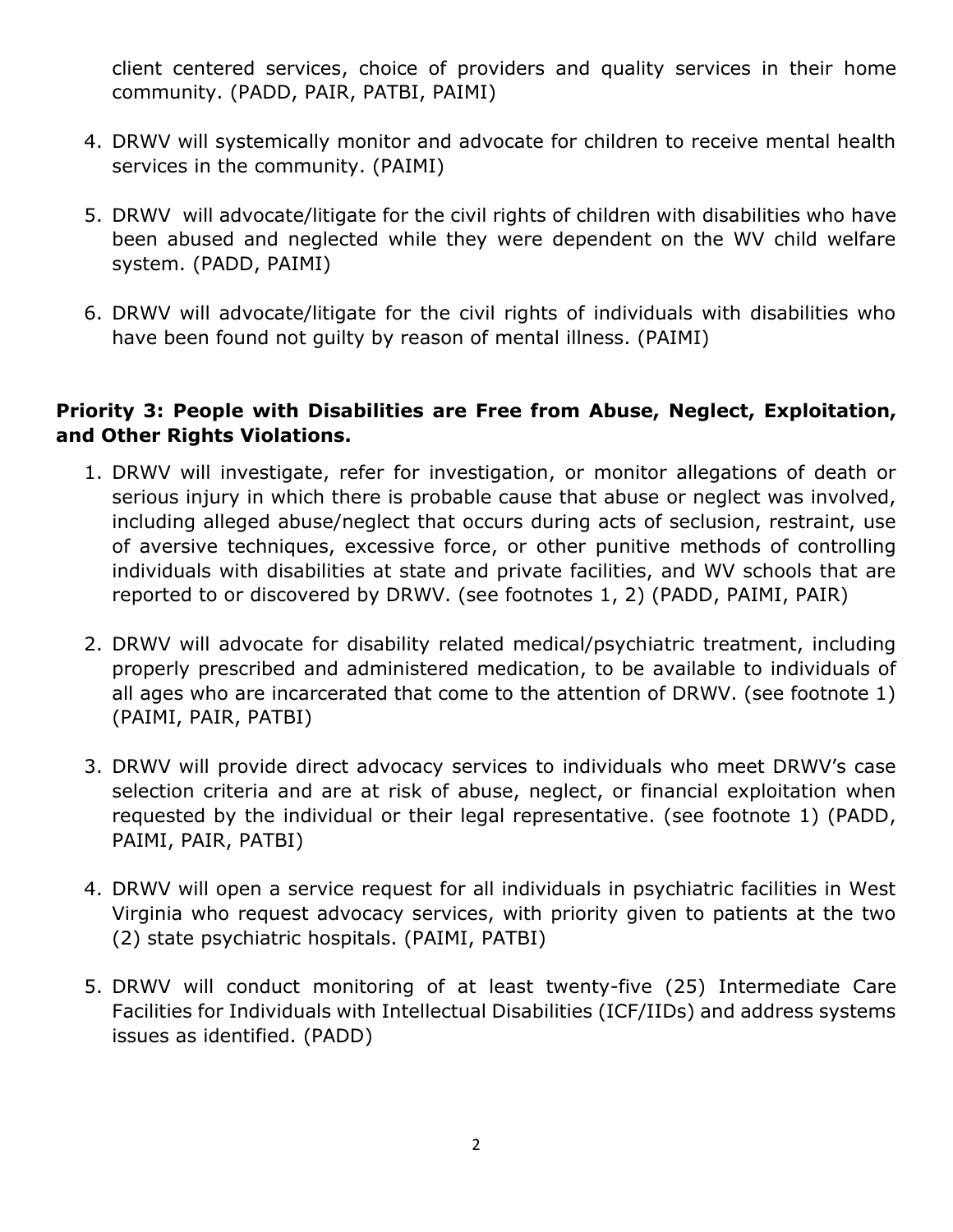- 6. DRWV will conduct monitoring of at least fifteen (15) WV Department of Corrections facilities to ensure that appropriate mental health/medical treatment is being provided to individuals with disabilities. (PAIMI, PAIR, PATBI)
- 7. DRWV will conduct monitoring of at least fifteen (15) residential placements who serve children with disabilities and address systems issues as identified. (PADD, PAIMI, PAIR, PATBI)
- 8. DRWV will conduct a minimum of sixty (60) monitorings of the two (2) state psychiatric hospitals in West Virginia and address systems issues as identified. (PAIMI)
- 9. DRWV will conduct a minimum of twenty-four (24) monitorings of psychiatric facilities not operated by the state of West Virginia and address systems issues as identified. (PAIMI)
- 10. DRWV will conduct a minimum of fifteen (15) monitorings of the five (5) nursing homes operated by the state of West Virginia and address systems issues as identified. (PADD, PAIMI, PAIR, PATBI)
- 11. DRWV will conduct a minimum of fifty (50) monitorings of nursing homes not operated by the state of West Virginia and address systems issues as identified. (PADD, PAIMI, PAIR)
- 12. DRWV will conduct monitoring of at least ten (10) Specialized Family Care (SFC) homes in West Virginia and address systems issues as identified. (PADD)
- 13. DRWV will conduct monitoring of at least ten (10) Assisted Living Facilities in West Virginia and address systems issues as identified. (PADD, PAIMI, PAIR)

# **Priority 4: People with Disabilities Have Access Provided by the Americans with Disabilities Act (ADA), the Architectural Barriers Act (ABA), and the Fair Housing Act.**

- 1. DRWV will advocate for up to thirteen (13) people with disabilities who meet DRWV's case selection criteria (see footnote 1). (PADD, PAIMI, PAIR, PATBI)
- 2. DRWV will complete accessibility studies when access issues are discovered by DRWV or brought to our attention. (PAIR)
- 3. DRWV will provide outreach to educate professionals on their responsibility to provide auxiliary aids and services, including but not limited to sign language interpreters, as required by the Americans with Disabilities Act (ADA). (PAIR)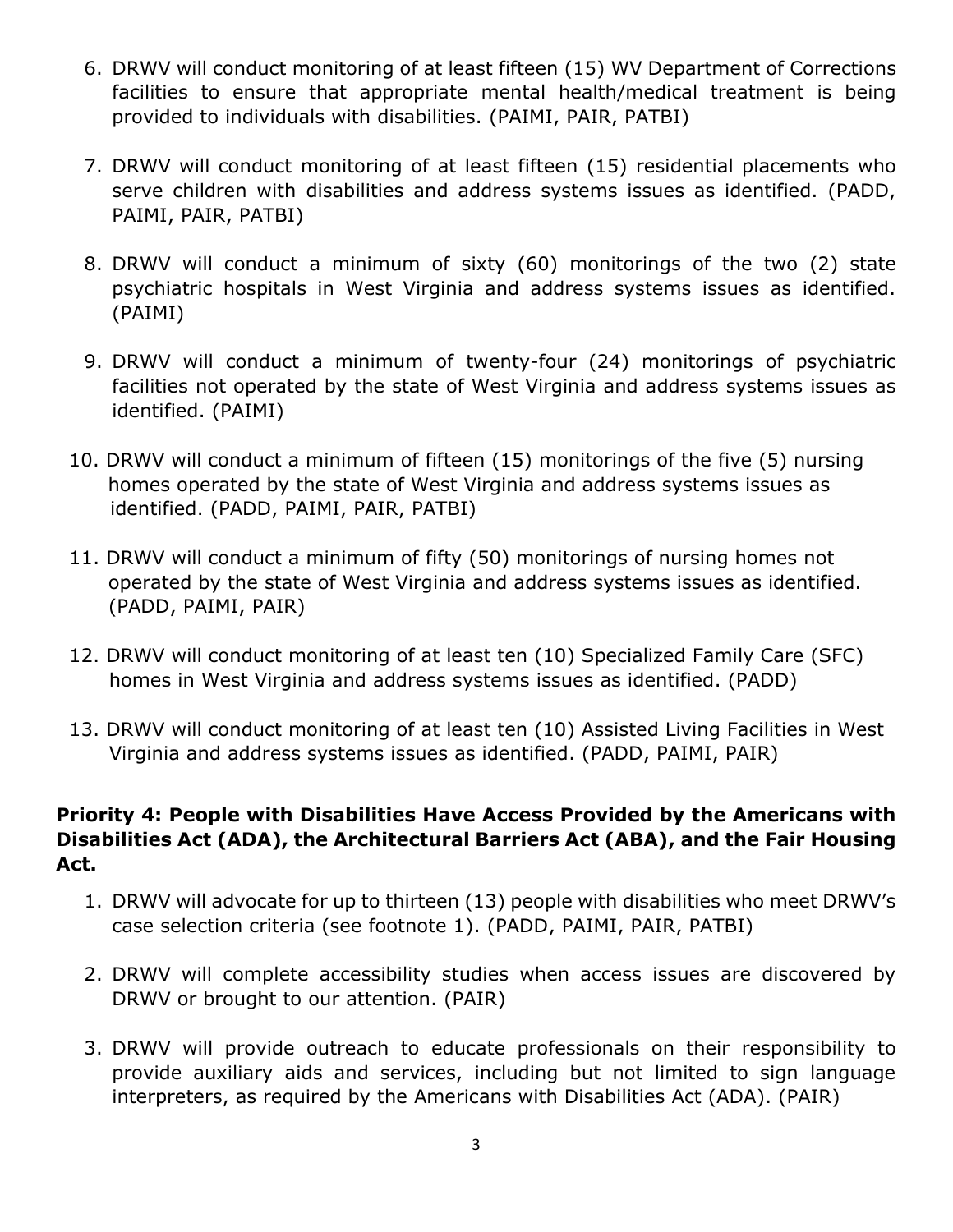# **Priority 5: People with Disabilities Have Access to Assistive Technology.**

- 1. DRWV will provide advocacy for up to ten (10) people with disabilities to gain or maintain access to assistive technology and related supports (see footnote 1). (PAAT)
- 2. DRWV will collaborate with the West Virginia Assistive Technology System (WVATS) to increase awareness of the availability of and right to access assistive technology. (PAAT)
- 3. DRWV will use social media to post information about assistive technology at least one (1) time per quarter. (PAAT)

# **Priority 6: People with Disabilities Have Access to Centers for Independent Living, Competitive/Integrated Employment, and Employment-Related Services.**

- 1. DRWV will provide direct advocacy services for up to twenty-five (25) individuals requesting assistance who are applying for, eligible for, or receiving services from the West Virginia Division of Rehabilitation Services (WVDRS), supported employment programs and other programs funded under the Workforce Innovation and Opportunity Act (WIOA) (see footnote 1). (CAP)
- 2. DRWV will provide direct advocacy services for up to twenty-five (25) individuals requesting assistance who are Supplemental Security Insurance/Social Security Disability Insurance (SSI/SSDI) beneficiaries and want to work but are encountering barriers per the priorities established by the Social Security Administration (SSA) (see footnote 1). (PABSS)
- 3. DRWV will provide direct advocacy services for up to five (5) individuals requesting assistance who are applying for, eligible for, or receiving services from a Center for Independent Living (CIL) (see footnote 1). (CAP)
- 4. DRWV will collaborate with the West Virginia Developmental Disabilities Council (WVDDC) in their efforts to encourage integrated employment options and "Employment First" initiatives for people with disabilities. (CAP, PADD)
- 5. DRWV will actively support the Statewide Rehabilitation Council's (SRC) mandate to monitor and advise on the activities of WVDRS. (CAP)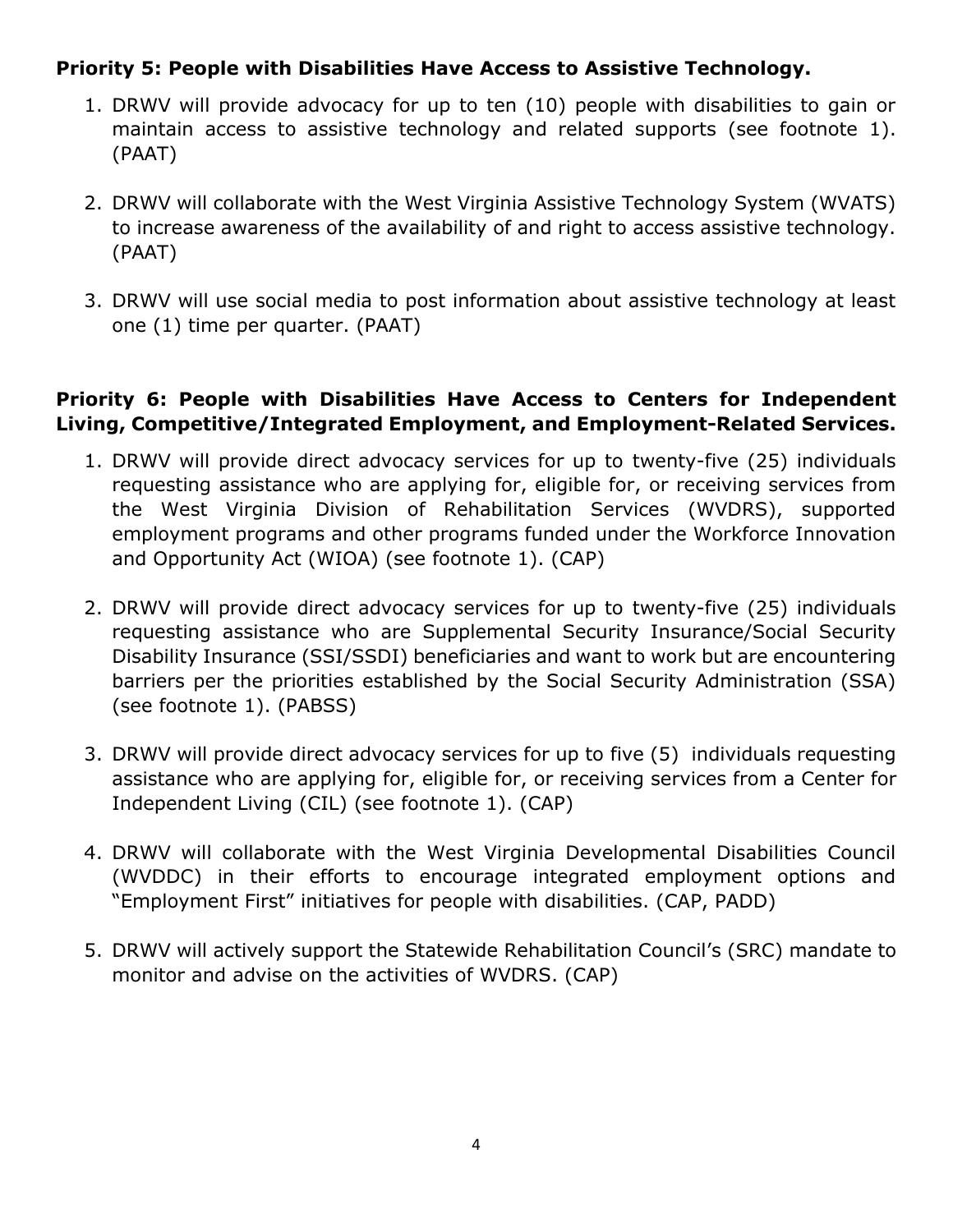## **Priority 7: People with Disabilities Have Full Access to the Electoral Process.**

- 1. DRWV will act to increase equal access for individuals with disabilities requesting assistance to participate in the voting process, including polling places, voting equipment, and voter registration. (PAVA)
- 2. DRWV will educate at least fifty (50) people with disabilities, family members and service providers about the voting process and their right to vote. (PAVA)
- 3. DRWV will work in conjunction with the Secretary of State's office to educate County Clerks and election divisions about the voting rights of people with disabilities. (PAVA)

### **Priority 8: DRWV Will Conduct Outreach and Education, and Support the Work of Others to Promote Self-Advocacy.**

- 1. DRWV will actively support the missions of groups with grassroots advocacy missions, not including lobbying. (PADD, PAIMI, PAIR, PATBI)
- 2. DRWV will develop and conduct disability rights outreach to educate unserved and underserved populations of people with disabilities about their rights and DRWV's services. (PAAT, PADD, PAIMI, PAIR, PATBI, PAVA, CAP, PABSS)
- 3. DRWV will provide outreach to increase public awareness of Traumatic Brain Injury (TBI). (PATBI)
- 4. DRWV will offer education to attorneys on a variety of current disability related issues, which will serve as an educational and recruiting tool for legal work on disability rights. (PADD, PAIMI, PAIR, PATBI)
- 5. DRWV will provide Supported Decision Making training to at least three (3) nonprofit organizations, parent advocacy groups, and various state and local organizations. (PADD, PAIMI, PAIR, PATBI)
- 6. DRWV will provide Psychiatric Advance Directives training to at least ten (10) individuals with mental illness and other stakeholders. (PAIMI)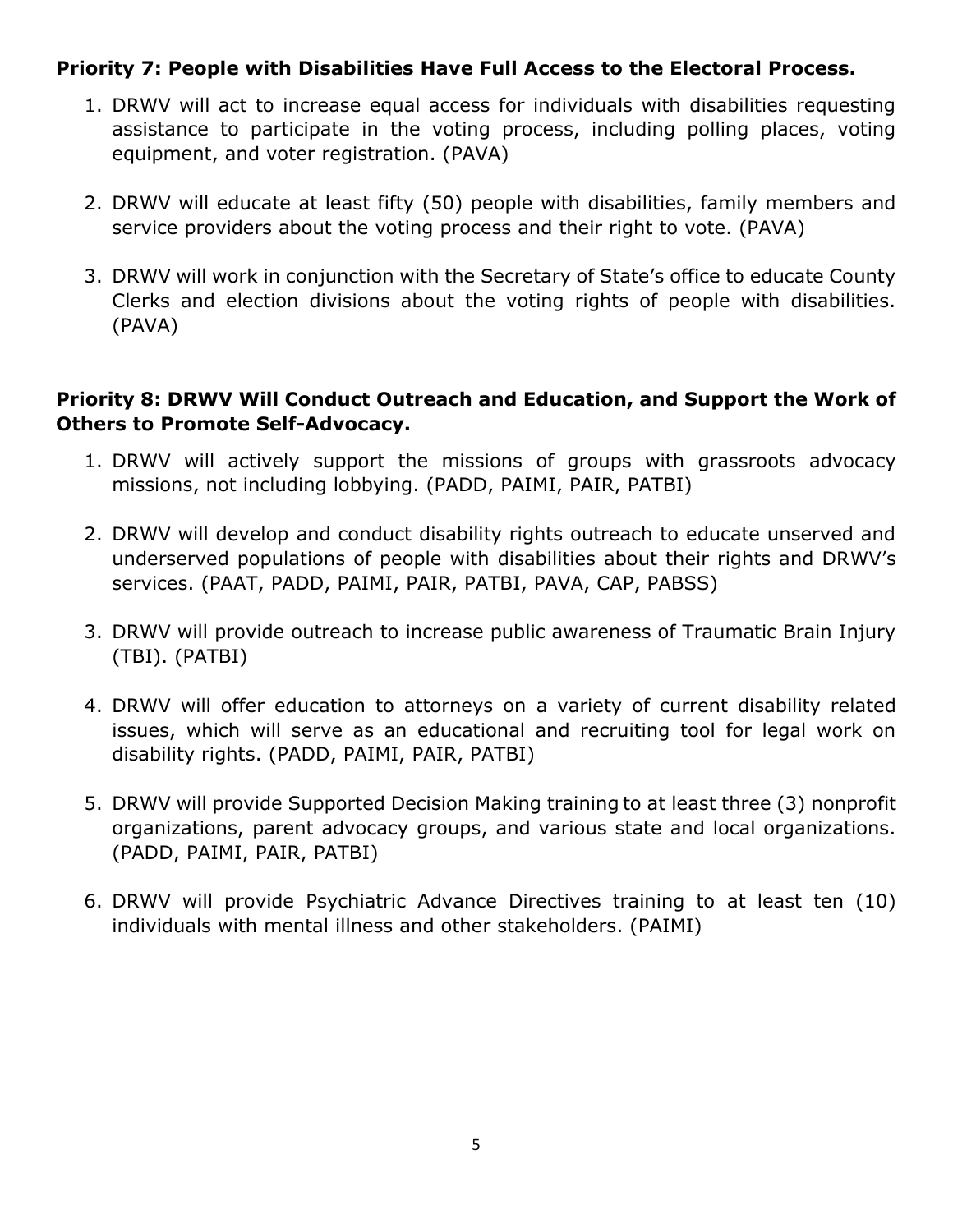**Priority 9: DRWV will conduct reviews of and provide education to Representative Payees who handle income for individuals with disabilities from Supplemental Security Insurance/Social Security Disability Insurance (SSI/SSDI) to verify that they are using the benefits properly on behalf of the beneficiary and are carrying out their responsibilities and duties correctly. (PABRP)**

No Objectives are needed for this Priority as they are detailed in the grant agreement.

**Priority 10: DRWV will provide advocacy services for class members in compliance with WV DHHR statement of work and state and federal court directives in Civil Action 81-585 E.H. v. Matin (1983), Hartley Decree, and Civil Action 78-2099 Medley vs. Ginsberg (1981), Medley Decree. (MHAP)**

No Objectives are needed for this Priority as they are detailed in the statement of work.

# **Information and Referral (I&R):**

DRWV provides Information and Referral to all callers related to disability rights issues.

Individual program budgets determine availability of services.

### **FOOTNOTES**

- 1. Case Selection Criteria:
	- A. There is a significant risk of abuse and neglect. Client is danger of or has experienced severe bodily harm. The client is at risk or a has experienced a serious financial harm.
	- B. The client is institutionalized and ready for reintegration to the community and there is a barrier to discharge.
	- C. A clear violation of the ADA has occurred.
	- D. The case is a special education matter and the child is not receiving consistent educational services, or is at serious risk of receiving no services, or the needs related to the child's disability have been completely ignored by the school district.
	- E. It is a matter concerning voting rights, assistive technology, a barrier to employment for a beneficiary of SSI or SSDI, Representative Payees, or services under the Rehabilitation Act.

Additionally, all cases MUST:

• Meet program eligibility for one of DRWV's federally funded programs;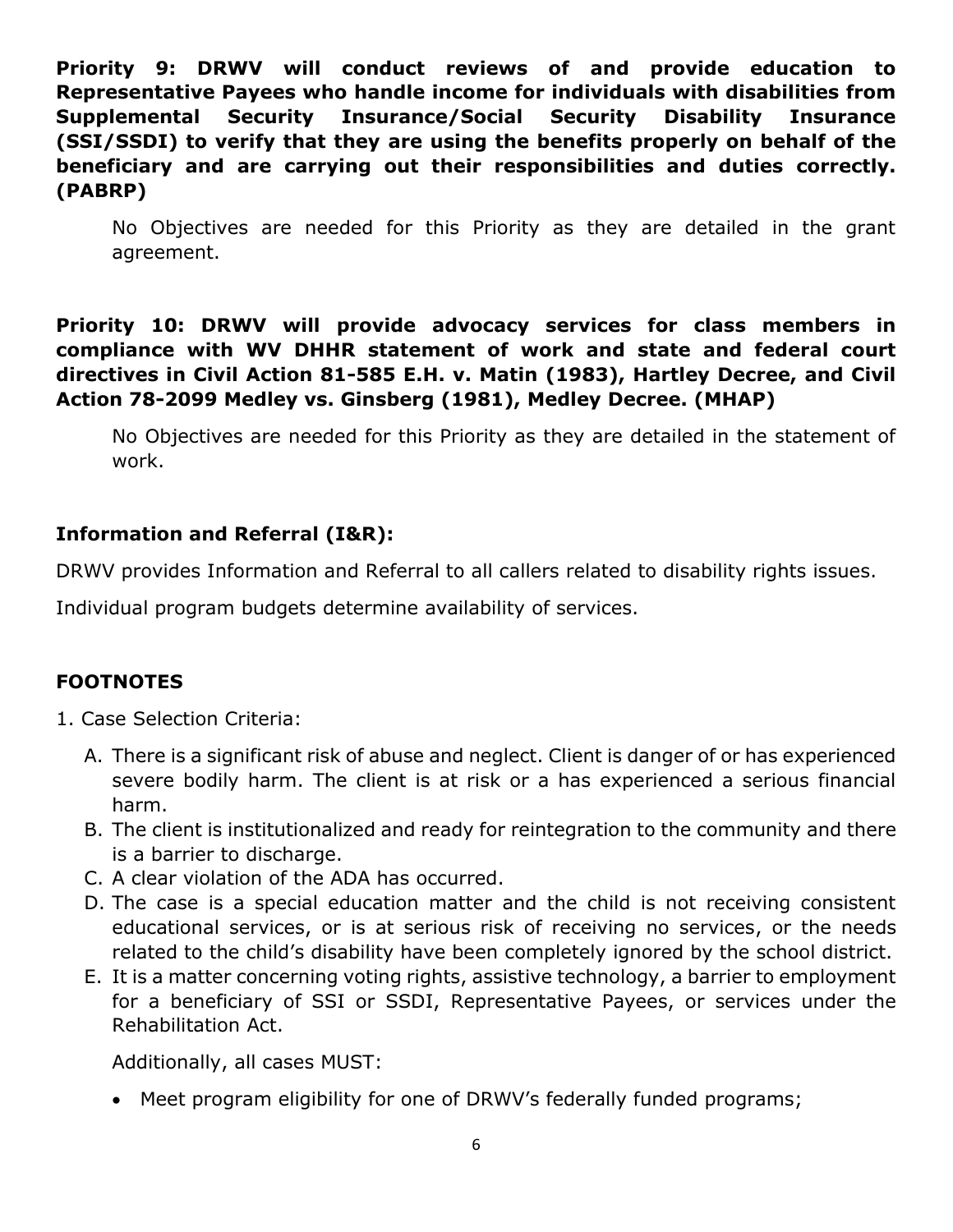- be in agreement with DRWV's mission;
- be consistent with our ethical standards;
- possess significant legal merit; and
- funds/resources must be available.

At the discretion of the Executive Director or Legal Director a case can be selected for direct representation because of the vulnerability of the client or the potential to effect policy or systemic change or another compelling reason.

Abuse and neglect investigations will be prioritized as follows: seclusion & restraint with death or serious injury, suspicious death, and incidents occurring in locations with repeated complaints of abuse and neglect. In complaints where abuse or neglect are currently being investigated by law enforcement, DRWV will delay its investigation until law enforcement has completed their investigation.

- 2. "Serious injury" is defined as physical harm or injury to an individual with disabilities and includes, but is not limited to acts such as: rape or sexual assault; striking; the use of excessive force when placing an individual with disabilities in bodily restraints; or use of restraints not in compliance with state and federal laws.
- 3. The issue must be directly related to an individual's diagnosed mental illness in order to qualify for services.

#### **Programs**

Client Assistance Program (CAP)

Serves individuals who have applied for or are receiving services from DRS, Center for Independent Living, supported employment programs, and other programs funded under the Rehabilitation Act of 1973, as amended.

Proection and Advocacy for Assistive Technology (PAAT)

Serves children and adults with disabilities who need assistive technology devices and related support services to maintain or increase their skills, independence, and community integration.

Protection and Advocacy for Beneficiaries of Social Security (PABSS)

Assists individuals who receive SSI or SSDI break down barriers to employment.

Protection and Advocacy for Individuals with Developmental Disabilities (PADD)

Serves individuals with developmental disabilities or a severe & chronic mental or physical impairment that begins before age 22 and investigates abuse & neglect complaints on their behalf.